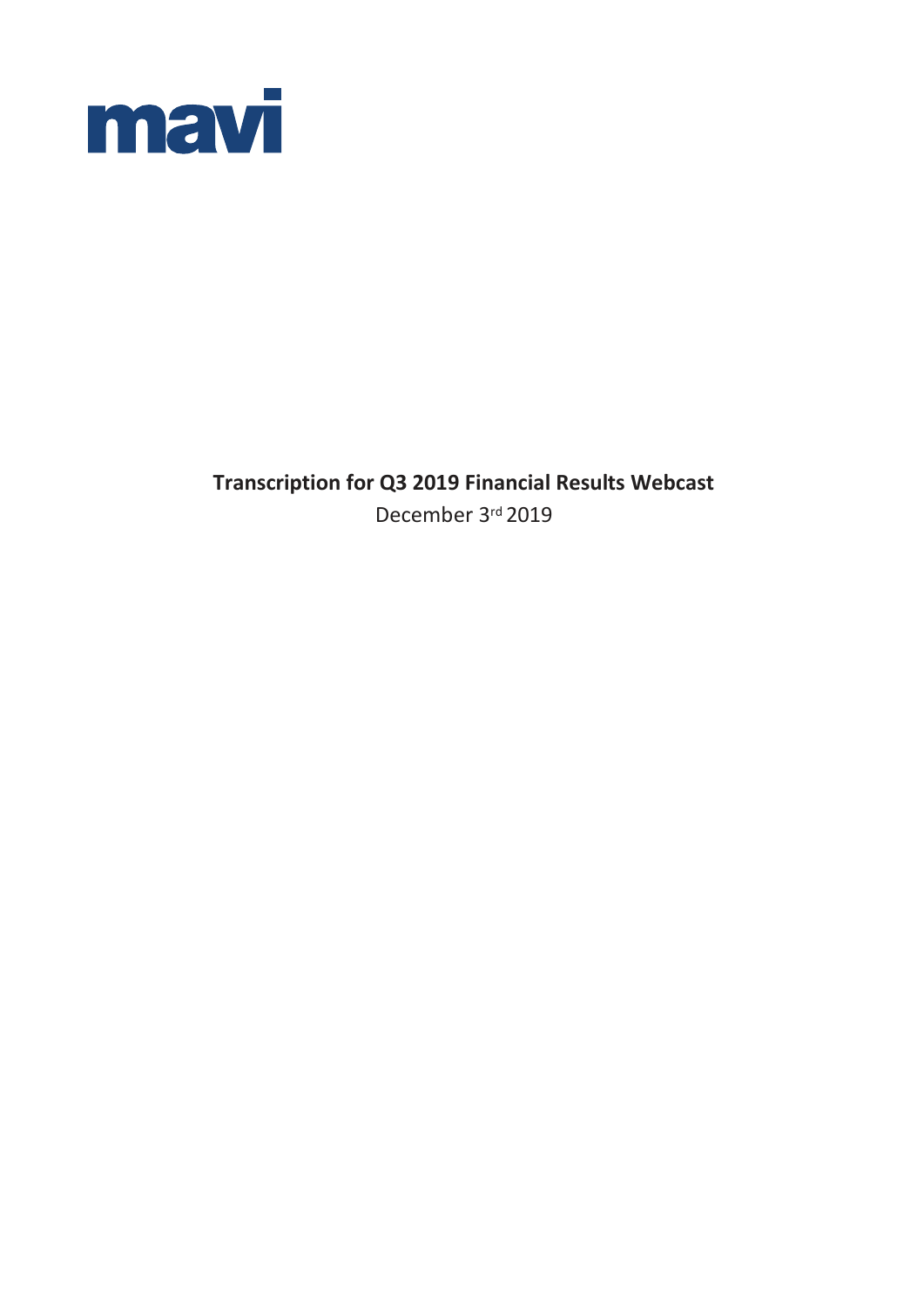

# **Corporate Participant**

# **Cüneyt Yavuz**

Mavi – CEO

# **Presentation**

# **Operator**

Welcome to Mavi Third Quarter 2019 Webcast conference call. I will now hand over to your host, Cüneyt Yavuz, CEO. Sir, please go ahead.

# **Cüneyt Yavuz**

Thank you. Hello everyone, welcome to our conference call regarding the financial results for quarter three and the cumulative nine months of 2019. I will be taking you through our operational and financial results for the period and will provide insights on the current trading environment, and our expectations for the year end. Also, I will address the questions I already received throughout the presentation. Should you have any further questions, as always, I will answer them at the end of the call.

Before going into the key highlights for the period, I would like to do a quick overview of the third quarter in terms of market and consumer trends in Turkey. You will recall that after a challenging first quarter, we delivered a strong second quarter with positive traffic and transaction trends. In our previous call, going into the fall/winter season, we stated that we expected a pickup in transaction growth, coupled with lower basket growth for the second half of the year. We also highlighted that the third quarter last year was an extraordinary quarter in terms of sales growth and operational profitability and would be a challenge to beat.

We are happy to report that on top of the last year's strong third quarter, this year, our Turkey retail business remained robust with around 20% like-for-like growth, delivering positive transaction figures and increasing sales volumes. We continued to gain new customers while also increasing our market share in 2019, showcasing the strength and resilience of Mavi as the jeans brand of Turkey.

Now, let's move onto slide two with our key highlights. Just as a reminder, as we did every quarter this year, throughout this presentation I will be sharing the results without the IFRS 16 impact to provide a more meaningful comparison with the previous year. You may find the full IFRS 16 impacts in the appendix of the presentation.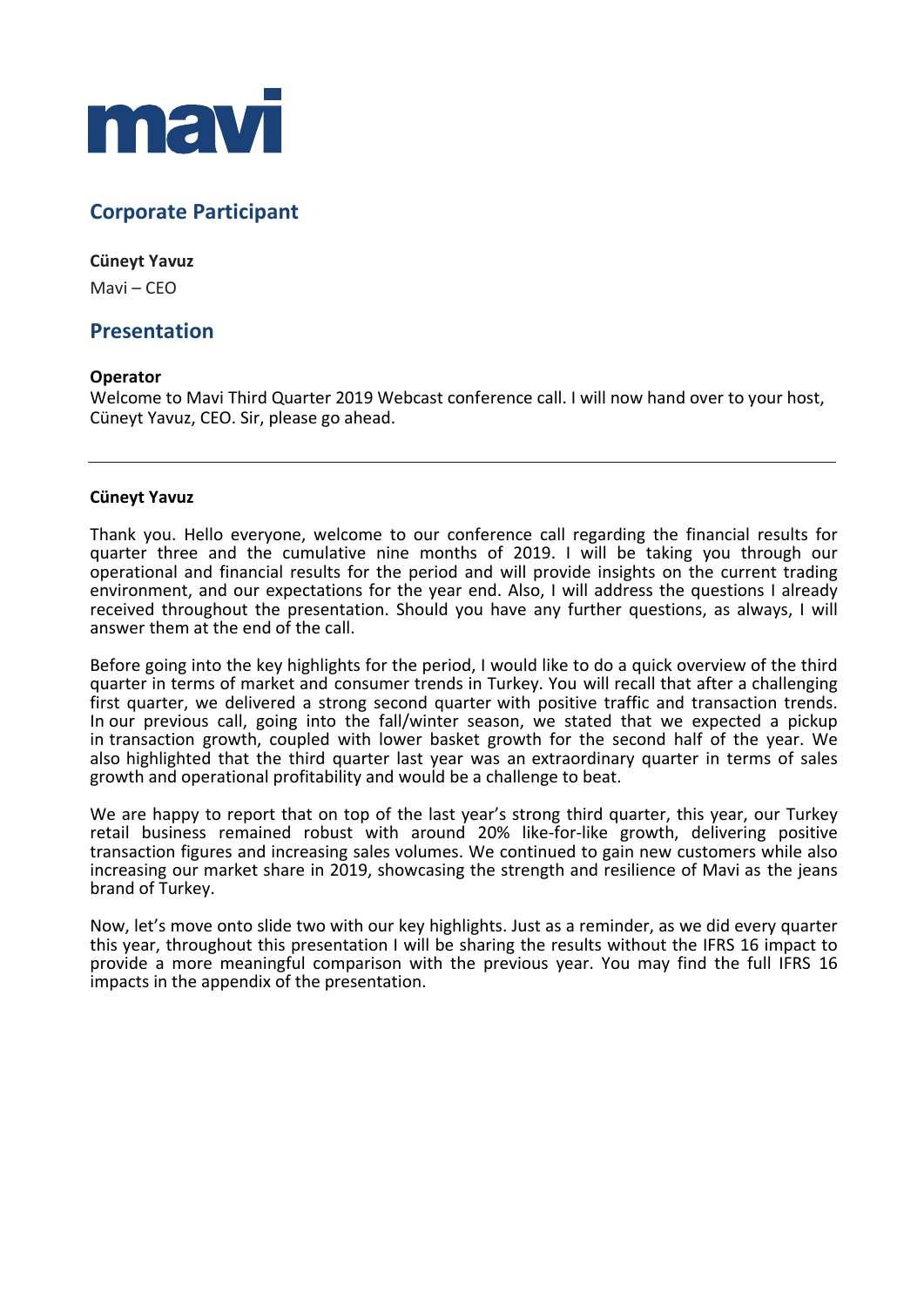

In the nine months of 2019, our consolidated revenue grew by 21% to TL 2 billion 148 billion. Nominal EBITDA grew by 8% to TL 330 million, resulting in a 15.4% EBITDA margin. Net profit grew 44% in the third quarter resulting in 14% increase year-to-date and reached TL 115 million. We opened 14 stores and closed six stores in the nine months of this year, resulting in eight net additions. As of end October, we have 308 own-operated stores in Turkey and a total of 435 mono- brand stores globally including franchisees. Mavi Turkey retail business delivered like-forlike revenue growth of 20.5% in the nine months of 2019. As a loved and trusted brand, we continue to acquire new customers, an addition of 983 thousand in year-to-date 2019. We are confident to exceed our annual target of 1 million new customers. As of end Q3, we have a total of 5.7 million active loyalty cardholders.

Moving onto slide three. Consolidated nine months global revenue grew by 21% reaching TL 2.148 billion, out of which 65% was in retail, 31% in wholesale, and 4.2% in ecommerce. We continue to see the results of our focus on our online business. We delivered a solid 97% growth in sales generated from mavi.com and marketplace in the nine months of 2019.

Sales in Turkey grew by 22% in the reported period, with a healthy 24% growth in retail; the main driver of our domestic business. We are on the right path with our ecommerce business in Turkey that grew by 95%.

In addition to the calendar shift, the transition of seven franchised stores to retail in the last 12 months, and the wholesale ecommerce business converting into a Marketplace model plays a significant role in Turkey wholesale channel performance, which stood out weak in the third quarter. In an adjusted like-for-like basis, wholesale growth for the current fall/winter season is actually around 21%. You will recall that in the third quarter last year, we delivered a significant revenue growth from international operations, given the very high currency exchange levels. With the currency impact reversing in the third quarter this year, there has been a downside on international sales contribution, resulting in 14% growth in the nine months of 2019. The strategic focus on global ecommerce operations is paying back. Our international ecommerce sales grew by 99% as of nine months of 2019.

Moving onto slide four, let us focus on Turkey retail business. Recall that we guided for net 15 new store opening and 10 expansions for 2019. We are on track to delivering this guidance for square meter expansion. We have opened 14 new stores and closed six stores, totaling net eight additions. Additionally, 10 stores went through expansions as targeted. As of end October, we have 308 own- operated stores totaling 154,000 square meters of selling space in Turkey, with an average store size of 500 square meters. Turkey retail revenue growth of 24% was mainly driven by like-for-like growth and new store openings in the nine months of 2019.

Now, to elaborate further on our like-for-like performance, let's move onto page five. On top of a very strong base, Turkey retail like-for-like stores continued to deliver positive traffic and transaction growth in quarter three 2019. In line with our expectations for the second half of the year, the basket growth has started easing with 17.4% and the number of transactions was up 2.3% resulting in 20.1% like-for-like growth in the third quarter.

All in all, nine months like-for-like revenue growth stands at 20.5%.

It is worth noting that the basket growth of 21% year-on-year in 2019 is in line with the competitive landscape and we continue to maintain our price positioning in the Turkish apparel market as per our strategy.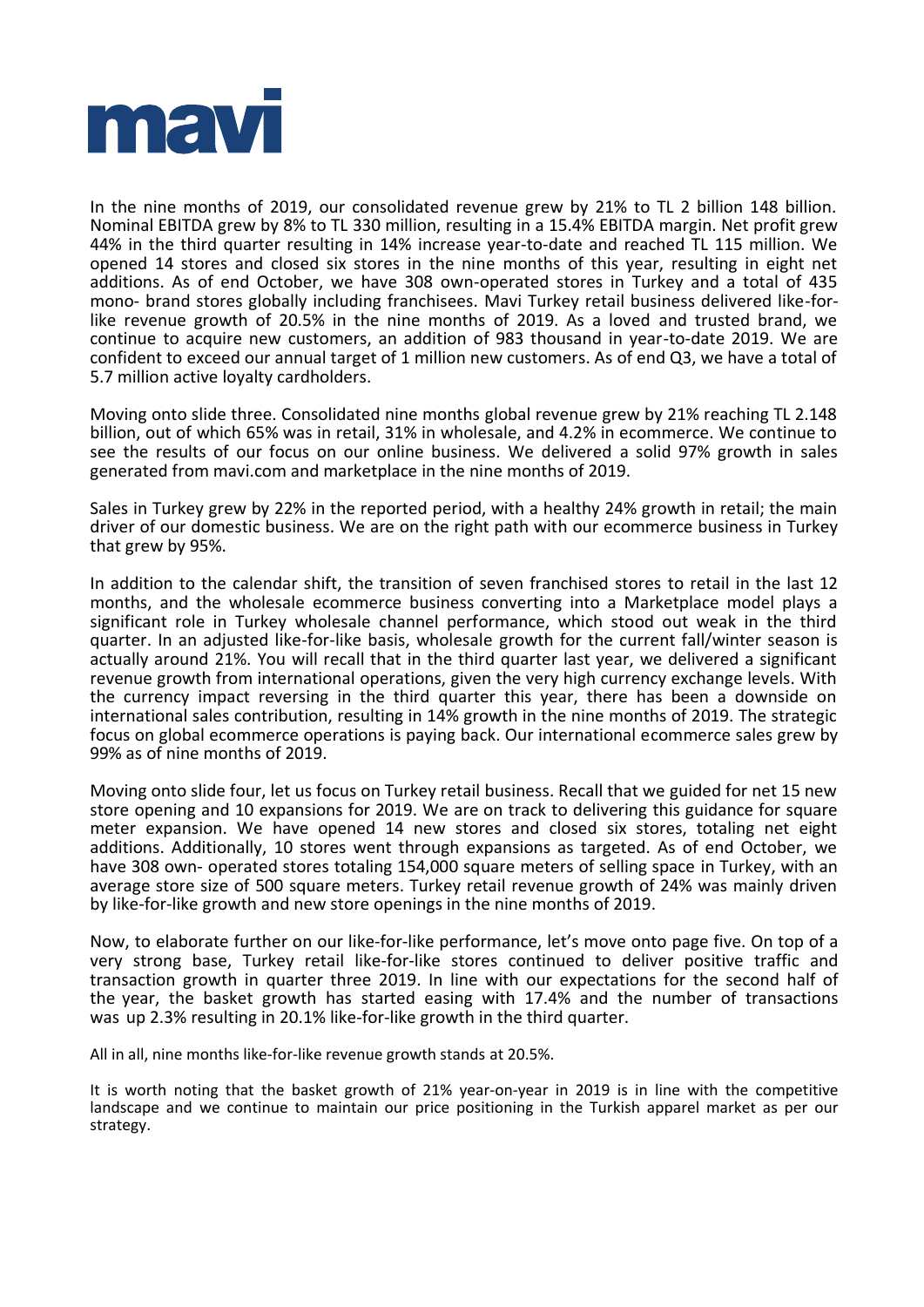

Going into the last quarter of 2019, we project traffic and transaction growth figures to increase, resulting from both a relatively lower base and the positive developments, such as lower inflation and interest rates that support the consumer sentiment. To this end, I am happy to report that November like-for-like is 23.2% with 9.3% transaction growth and 12.7% basket growth. As we continue to offer the right product at the right price and continue to deliver excellent shopping experience, we remain confident that we will continue to retain our happy shoppers and continue to gain new Mavi customers.

Now, let's take a closer look at our category-based performance and move to slide six. Our denim category continued to achieve positive sales volumes and grew 22% in value in the nine months of 2019. Denim now consists of 45% of our total Turkey retail net sales. The lifestyle category, in total, grew 25%. Knits category, which consists of t-shirts and sweaters, grew by 30%, shirts by 17%, jackets by 32%, and accessories by 16% in the reported period.

On slide seven, we again highlight our online growth performance, as this emerging channel now has a significant share in our total sales. In addition to our direct consumer sales covering mavi.com and marketplace, our customers can also buy Mavi products through third party digital platforms to which we wholesale to. Including the wholesale e-comm, our total online sales grew by 52% and reached TL 160.4 million globally, constituting 7.5% of our total revenue.

As you know, we are placing a disproportionate focus on our ecommerce business in order to grow our presence and to improve customers' online experience. We are continuously adding new features and benefits for our shoppers on our own mavi.com website, while also improving our availability on third-party platforms. Our efforts are being rewarded by our customers. The share of online increased to 3.1% in Turkey sales and 28.1% in international sales as of nine months of 2019.

Let's move on to review our margin performance on slide eight. As you know, we guide for continuous improvement in margins and have been able to deliver beyond our commitments against all the challenging externalities in the previous years. We view 2019 to be a transition/bridge year in which managing externalities while focusing on operational efficiency is our main priority. We hold on to our commitment on becoming a more profitable company for the years ahead.

The pressure on gross margin resulting from significant increases in the cost of goods has started to decline as of quarter three, with only 180 bps contraction compared to the 310 bps in the first half of the year. As a result, our gross margin for the nine months of 2019 stands at 49.8%. We are continuously focusing on improving our OpEx management in order to offset product cost pressures. It has been a harder task in quarter three, given the extraordinary high base of same quarter last year. Nevertheless, overall, in nine months we have managed to gain back 90 basis points of margin by improving our OpEx/ sales ratio.

As a result, our ex-IFRS 16 EBITDA realized at TL 330 million in nine months 2019 with 15.4% EBITDA margin, 170 basis points lower than the same period last year. With the absence of the one-off hedging losses of same quarter last year, our net profit in Q3 improved by 44% to TL 70 million, bringing the nine months net profit to TL 115 million ex-IFRS 16. Including the IFRS 16 adjustment, EBITDA is TL 510 million and net income stands at TL 95 million in nine months 2019.

I would like to move onto page nine to take you through our working capital progress. Given the volatile consumer sentiment, we have further increased our focus on inventory management this year, as a result of our efforts to improve our speed-to-shelf, responsible efficient open-to-buy management and effective supply chain planning, inventory level as a percentage of revenue has improved significantly. Consequently, our working capital as a percentage of revenue declined from 6.9% same time last year to 6% as at the end of Q3 019.

In the nine months of 2019, we have generated TL 262 million of operating cash flow, resulting in a cash conversion of 79%, which is also above same period 2018 levels.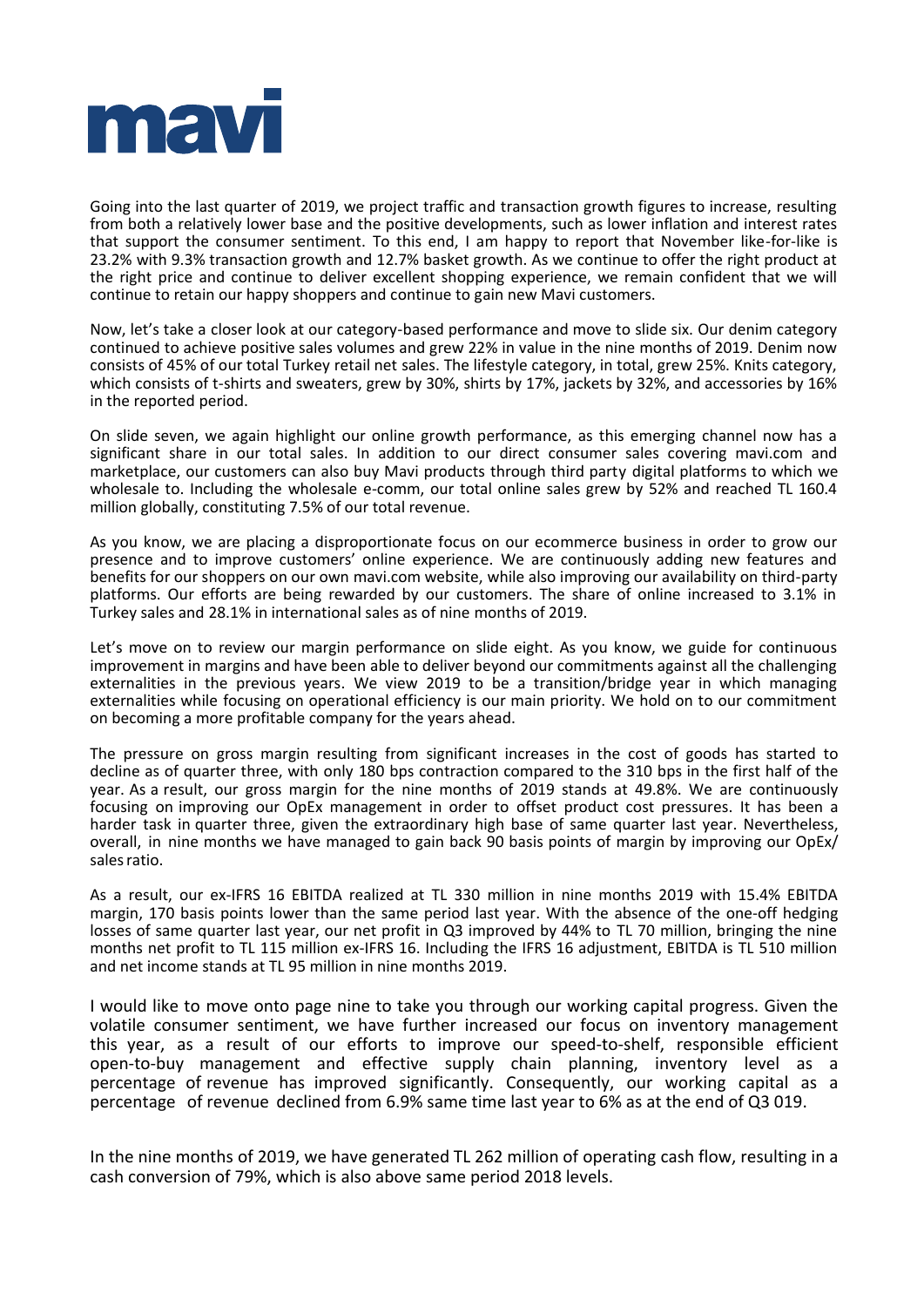

Let's now move onto the next slide. Opening 14 stores and expanding 10 stores these nine months, we have spent close to TL 74 million on CapEx, resulting with a CapEx/sales ratio of 3.4%. We still plan to open seven more stores by the end of the year and to reach 15 net additions and feel confident to stay within our annual CapEx target or about 4% of revenue.

Following the improvement in cash generation, our net debt level declined by 56% to TL 48 million as of the end of October 2019. This implies a leverage multiple of 0.1 times of last 12 months EBITDA, getting closer to our target of becoming a net cash company.

Looking into the currency composition of our debt, 26% of total consolidated debt belongs to our subsidiaries all borrowing in their respective local currencies. As of end of October, only 8% of debt is in foreign currency and is totally covered with foreign currency assets and receivables from subsidiaries. Therefore, we have no open FX positions on our balance sheet as of today, and we aim to continue to carry zero short foreign exchange exposure going forward.

Moving onto slide 11, I would like to provide a review of our guidance for the closing of the year 2019. Following the nine months results and mainly as a result of the underperformance of our brick and mortar international operations and the consumer weakness at the beginning of the year, we now project that we will deliver a consolidated revenue growth of 21%. On the other hand, despite the macro challenges this year, our driving channel; Turkey retail stood very solid, starting from the beginning of the second quarter, thanks to our increased focused on brand and product investments and the efforts by my talented team. Hence, we are updating our like-for-like growth expectations to 20%.

We are holding onto our initial plans of opening 15 net new stores and 10 expansions. Recall that in the second quarter, we have highlighted the technical mathematical downside risk of EBITDA related to the impact of interest rates on purchases. With the interest rates for the second half of the year realizing lower than our initial projections, we also foresee a slightly lower EBITDA margin at 14%. We are happy to see a major improvement regarding the deleveraging and we project to finalize the year at the current levels of 0.1 times net debt-to-EBITDA, one more step towards becoming a net cash company. We still expect our CapEx spending to be around 4% of total sales.

With these final notes, I would like to wish you all a very happy and healthy new year, and at this time, I am happy to take any further questions you may have.

Thank you.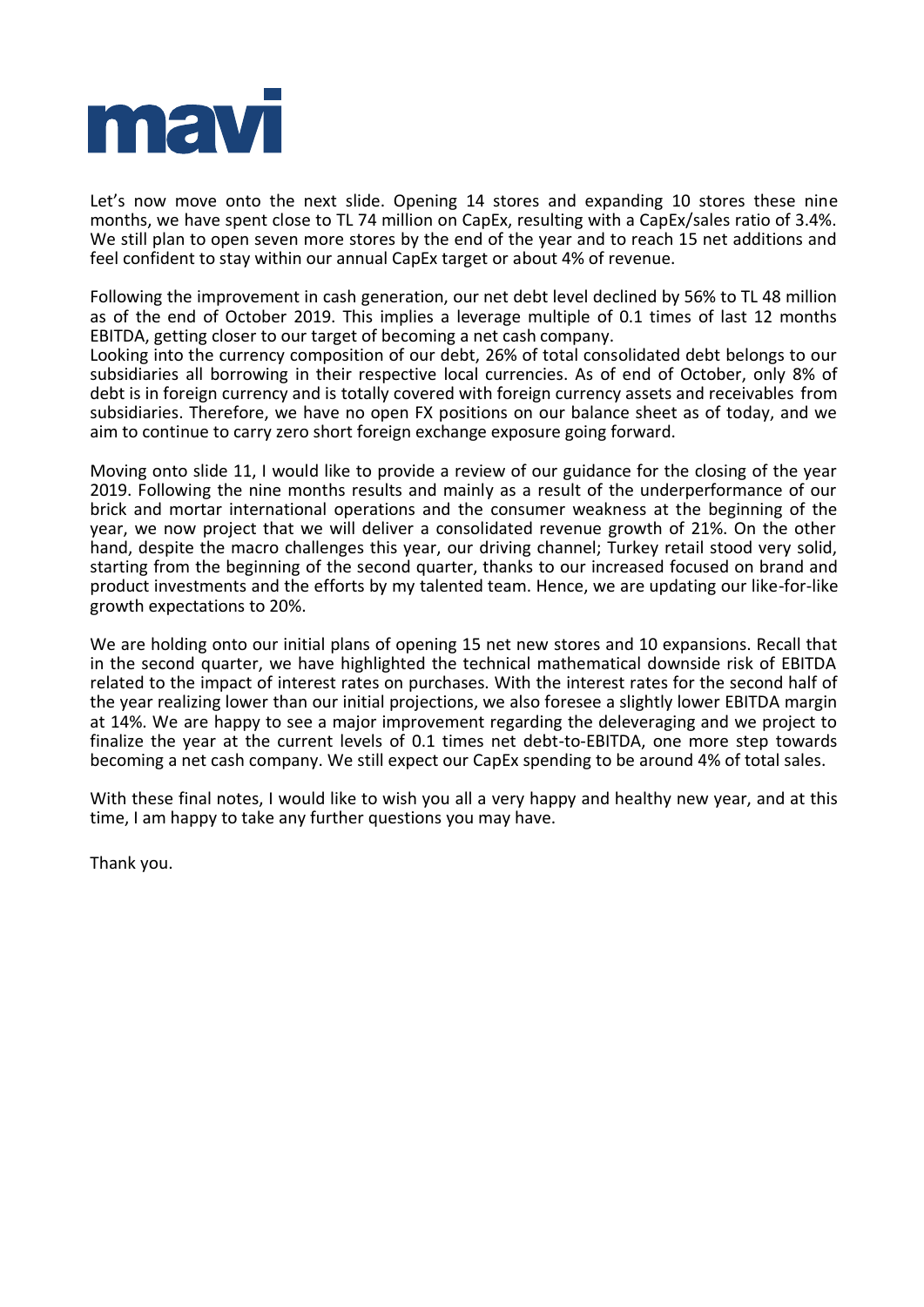

# **Question and Answer Session**

# **Operator** *[Operator instructions]*

The first question comes from Görkem Göker from Yapi Kredi Yatırım. Please go ahead.

## **Görkem Göker**

I have two questions. One is on the revenue front and the other one is on the CapEx front. On the revenue front, could you please reiterate your November developments, I mean, both on the transaction front and the basket size growth. You have been long in charge as CEO and based on your past experience, how do you see the consumer response to this type of crisis, I mean, first a decline then increase on the transaction front.

Secondly, on the CapEx front, you are projecting 15, and how many of them will be transformation from franchise stores and how much CapEx should we be projecting for the last quarter.

Thank you

## **Cüneyt Yavuz**

Thank you for the questions. Let's start off with the November update just to reiterate. November, we finished the month of November in Turkey for the store like-for-like performance standing at 23.2%. Of that 23.2%, the transaction element is around 9.3% and the basket is at 12.7%. This is actually a trend that we have been expecting that will take place, meaning the first half of the year would be more focused on – with all the cost and inflationary pressures of adjusting pricing, which would, as expected, realize in relative slowdown in volume transaction. Over the last couple of months, actually we follow it on a weekly basis, as we are also building the plans for 2020, we see this 20% like-for-like growth composure changing in favor of volume and transaction, and November has been also a testament in that direction.

In terms of consumer sentiment, the good news throughout the year has been in terms of traffic and new customers coming in and the brand investments and the new acquisitions we have been able to deliver has been on the positive end. We believe that today, Mavi stands as a stronger and a bigger market shareholder in the apparel business than the beginning of the year, so that is the good news from our perspective.

Overall, in terms of how we see this playing out, I think at this point in time from where we are, it is important that we continue to build on the base of the new customers. We are reaching, roughly, 6 million active customer base. It will be now on us starting with spring/summer, which is a fresh start, with potential better margin improvements and positive consumer sentiment to continue to grow moving into the next year.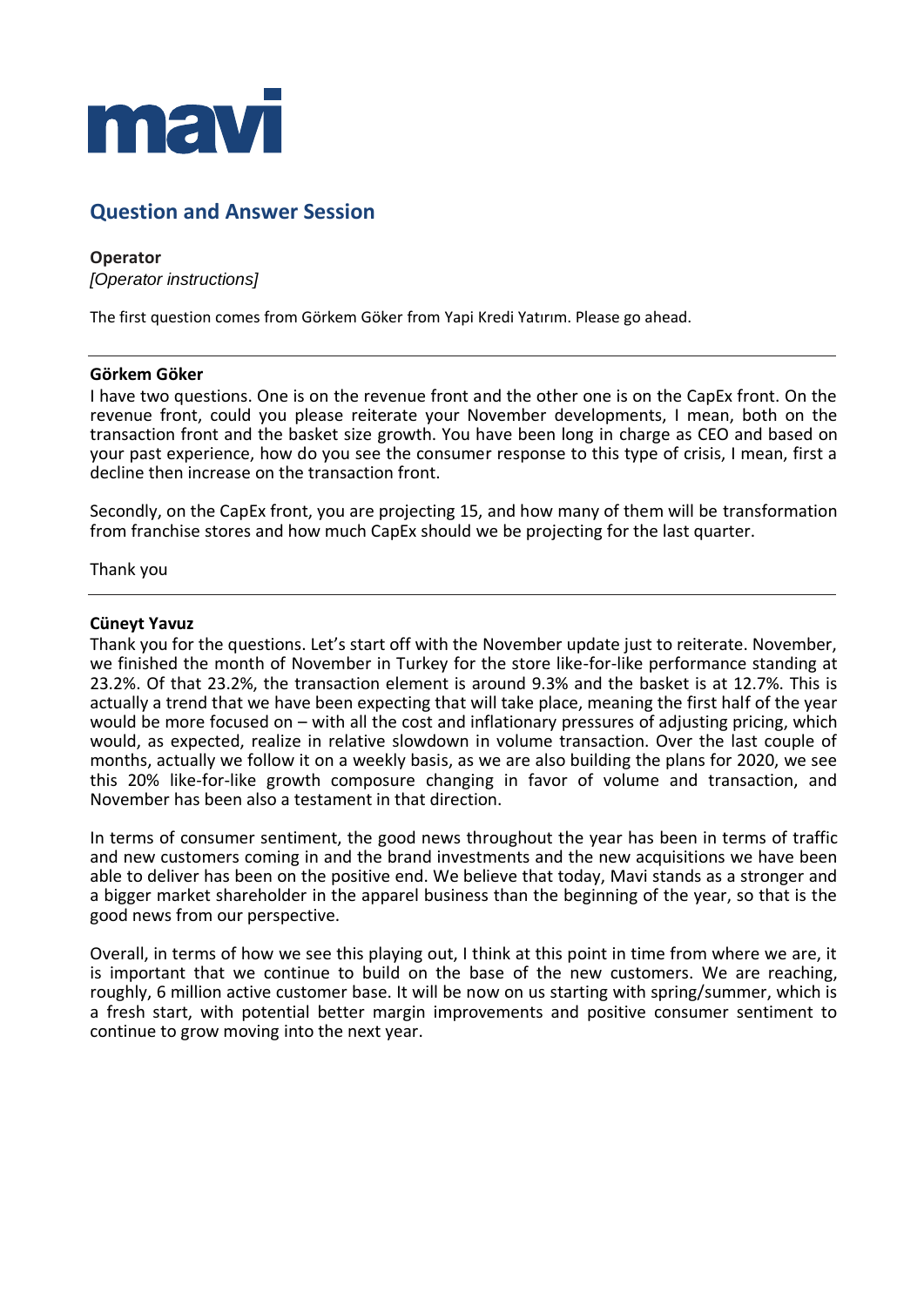

In terms of CapEx, of the 15 net new stores that we will end the year, three of them were converted from the franchise. As you know, the wholesale business or the franchise part of wholesale, as we call it in Turkey, is for us a no-growth channel. Towards infinity, it is a channel where there is more migration towards us taking over some of the stores where and when the time is permitting, and it turns out to be feasible for us. Sometimes this happens because the franchisee wants to leave out, and sometimes it happens as there is a shopping mall coming into a town and it no longer becomes viable for the franchisee to continue to operate its own stores in that location.

In total, for the rest of the year, we will be spending and ending the year where our total CapEx spend will be 4% of our revenue, so you can extrapolate from that, roughly, what our turnover will be with 21% growth, and what that equates to for this quarter. Thank you very much.

# **Operator**

The next question comes from Gulsen Ayaz from Deniz Invest, the floors is yours. Please go ahead.

## **Gulsen Ayaz**

Can you talk a little bit about your international business, maybe start with the reasons for the weakness, and talk a little bit about the restructuring going on there. Is there any change in strategy? How do you see the markets like Russia, because I think you had some plans in that market at the beginning of the year? Are there any changes there?

## **Cüneyt Yavuz**

Thank you. Our strategy for international is as always, so there has not been any major changes throughout this year in terms of how we review the international markets.

On the one hand, there is a growing trend across the whole international spectrum of digitalization and e-comm taking place, so as a big strategy, whether it is Russia, Germany or Canada or U.S., there is a lot of continued focus and interest from our side to get the website, the customer service, the supply chain up and running, along with a lot of the marketing and online investments and marketing tools so that we have the most efficient cost-to-serve model across the international environment. And hence, therefore, we bundle all of international, as you know, about 17-18% of our business, in one presentation, whereas we take out and focus a lot on e-comm. Again, towards many years to come, we believe the e-comm and digital part of our business in the international area will also be a critical growth driver for the individual markets.

Now, in terms of the activities on specifics, I am happy to report that U.S. and Canada, the whole North America business overall, is a nicely growing and digital transforming business, where we are delivering very good margins and very good top line growth. So we are very happy and pleased with the momentum that we are delivering in North America.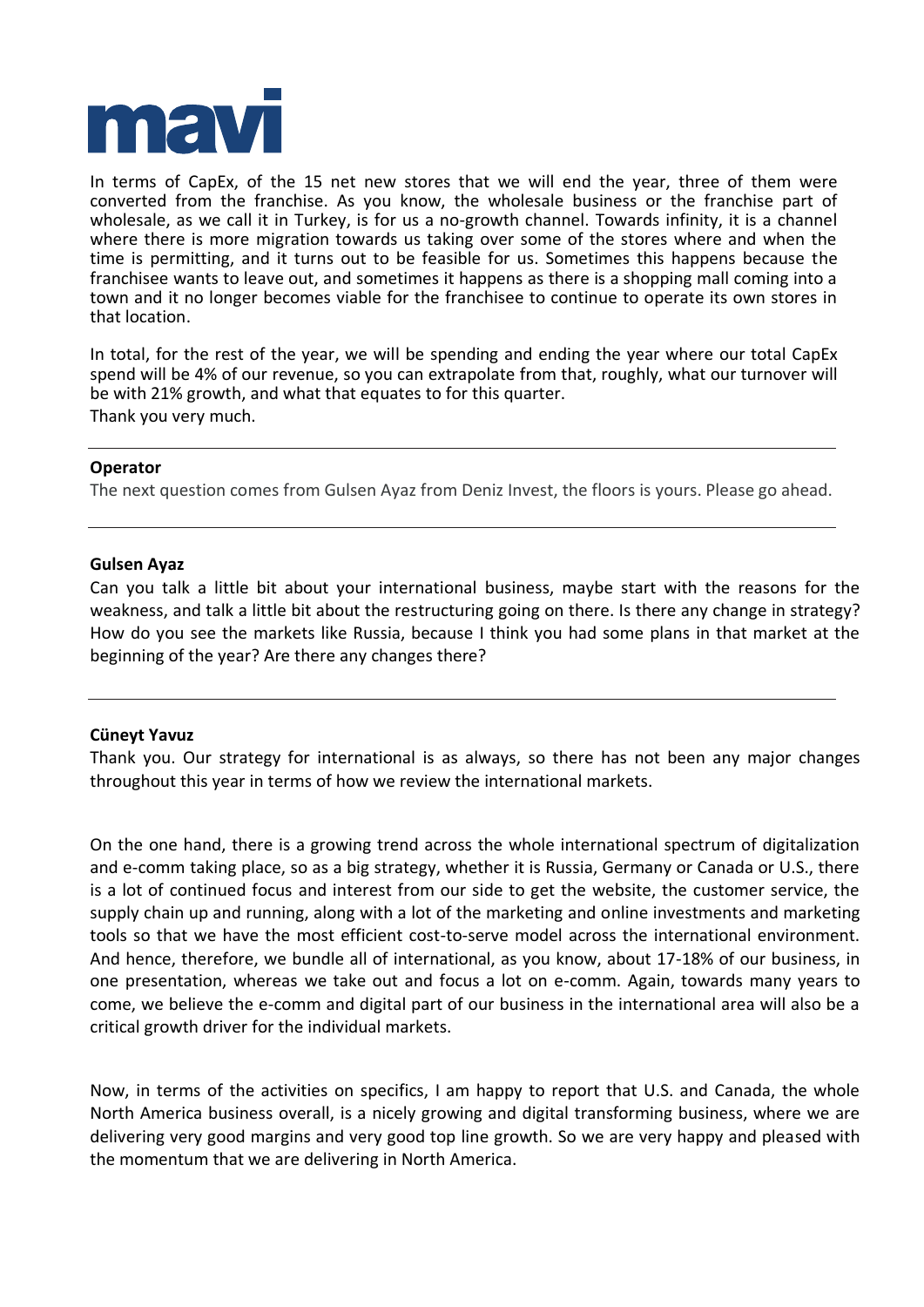

It would be fair to say, to a certain extent, the success in North America is subsidizing within its own P&L the activities and restructuring we are doing in the other two geographies, mainly in Europe and in Russia. In Germany, we are gradually, as you know, closing down the stores. So hopefully by the end of this year and moving into next year, we will come to almost a zero kind of level in terms of retail landscape in the European market.

Simultaneous to this action, we are again investing heavily on the digital transformation in Germany, so our Mavi.eu business; Zalando business, OTTO business, Amazon business etc is picking up, and we are speedily catching up with new accounts and transforming a lot of our business into a marketplace operation in this area.

In Russia, the focus is on a healthy mix of getting digital right and the retail stores right. This year, we have now slowed down and we are observing the best performing and worst performing in terms of stores. I am happy to report that the majority of the stores that we have started are in the green, so they are delivering positive store contributions, and we will sort of take it at a pace. Permitting our total CapEx and balance sheet, we will continue to choose to speed up and slow down the Russia operations. It is more for us a handle-with-care in terms of retail part of the business.

And in terms of digitalization, also in Russia business, I am happy to report that our Mavi website is up and running and over the last one to two months, it is already delivering over and above our expected top line revenue.

As I mentioned at the very beginning and at the onset, overall in the international arena, digital and ecomm will be a key growth driver for us while we continue to maintain our distribution and the wholesale doors that we serve. Hence, not only for this year but I foresee for many quarters to come, we will continue to report the e-comm portion of our business in a separate one-two charts to give you a better feel of how that momentum is going and how we will be driving our business.

I hope that sort of gives you a macro picture of all the little bits of hard work we are doing in individual markets.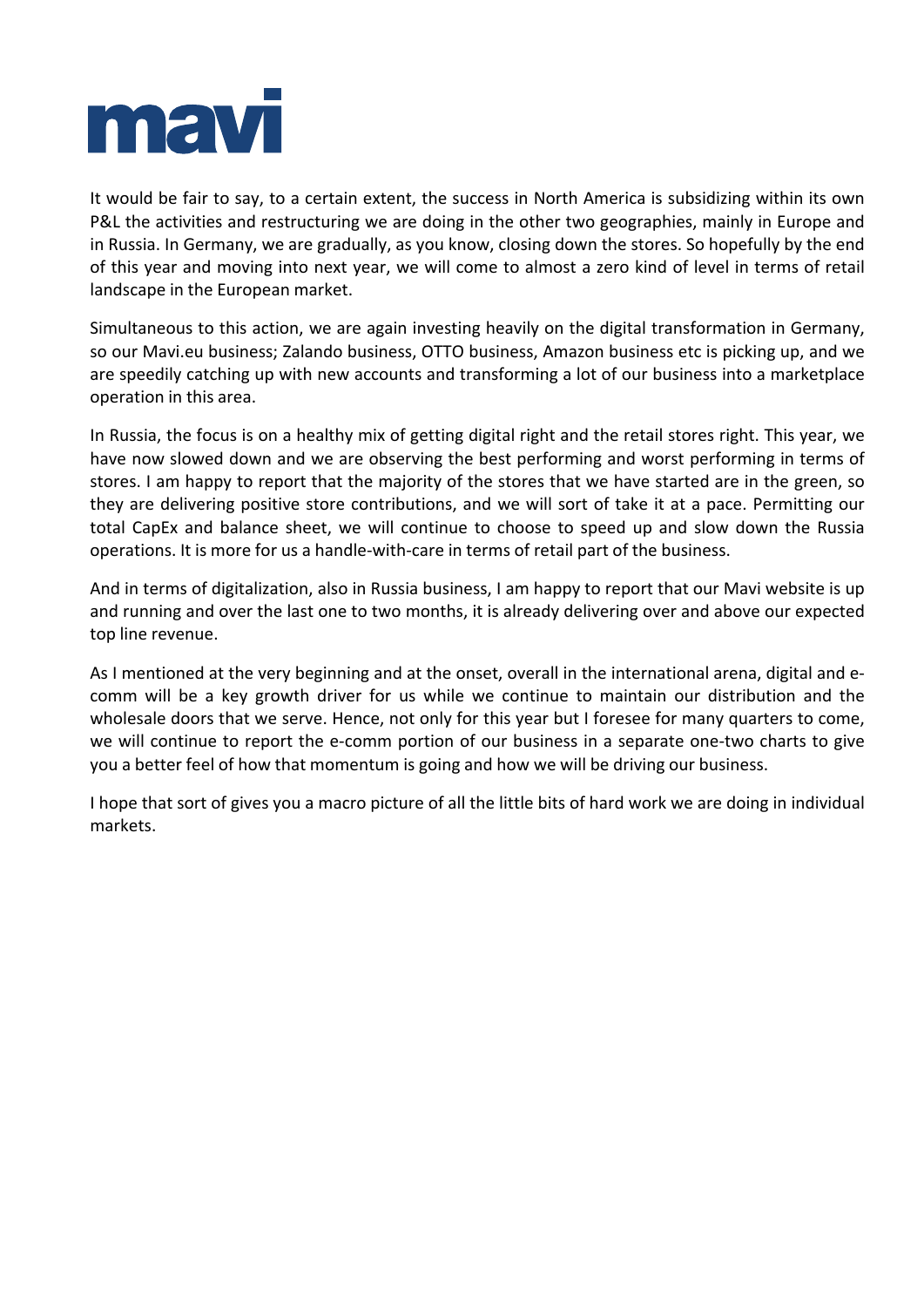

## **Gülşen Ayaz**

Thank you, that is very helpful. Can I ask a very small follow-up question on Germany? Should we expect any one-off expense item in the fourth quarter due to this restructuring?

## **Cüneyt Yavuz**

No. I think, if any, if there are any one-offs, they are already factored into our current reporting. So there will be no down-the-line surprise, a big sort of financial impact.

## **Operator**

The next question comes from Cemal Demirtaş from Ata Invest. Please go ahead.

## **Cemal Demirtaş**

Thank you for the presentation. My question is about your November like-for-like growth. You mentioned that it is around 23% and 9% was coming from traffic growth. Could you tell us more about the Black Friday impact? What was your perception about the consumption in your area? And what is the expectation about your outlook? Thank you.

#### **Cüneyt Yavuz**

Thank you. It is important to note that this is – well, from my personal experience, I am now speaking as a general comment, last year Black Friday became a very important event in Turkey. This whole week became a very important business operation week last year. Likewise, for this year, we had all the preparations ready to deliver against what we wanted to do.

On this digital or dotcom growth area, whether it is through Trendyol, Morhipo, Hepsiburada or through our mavi.com, we have been well-prepared both from a systems and service point of view. I am happy to report back that both on the retail level and on the digital level, vis-à-vis like-for-like versus last year, which we had also a phenomenally strong promotional week, let's say, a couple of days, (actually we don't do a week, we do two days, and this year again we did only Friday/Saturday once again) we came through very positively.

The good news for this year, I would say, is that vis-à-vis last year, the early part of November for Mavi was stronger, so the footfall and traffic went very strong, and hence, if you have noticed as a consumer, we have been very prudent in terms of doing promotional offers, so we gave a 20% markdown vis-à-vis 25% versus last year, and despite that, we were able to hit and exceed our targets. Net-net it is good.

One thing that is a bit different versus last year in terms of like-for-like is that this year's promotional activity has a spillover effect into December, so some of what was shipped or some of the orders that were taken in terms of digital have been invoiced on the Monday and Tuesday following the weekend, which is from a calendar perspective coming into December, but that was already within our plans and that is also going in line with our expectations. I was just checking the first two, three days of December, which is just an indication, tip of the iceberg, and I am happy to report that even the first two, three days are doing pretty well. Actually, I am really happy that the weather is getting cold and it is raining, so we can sell a lot of the coats and outerwear, which is big ticket items, which is also encouraging.

So far, everything seems to be going as per our plan.